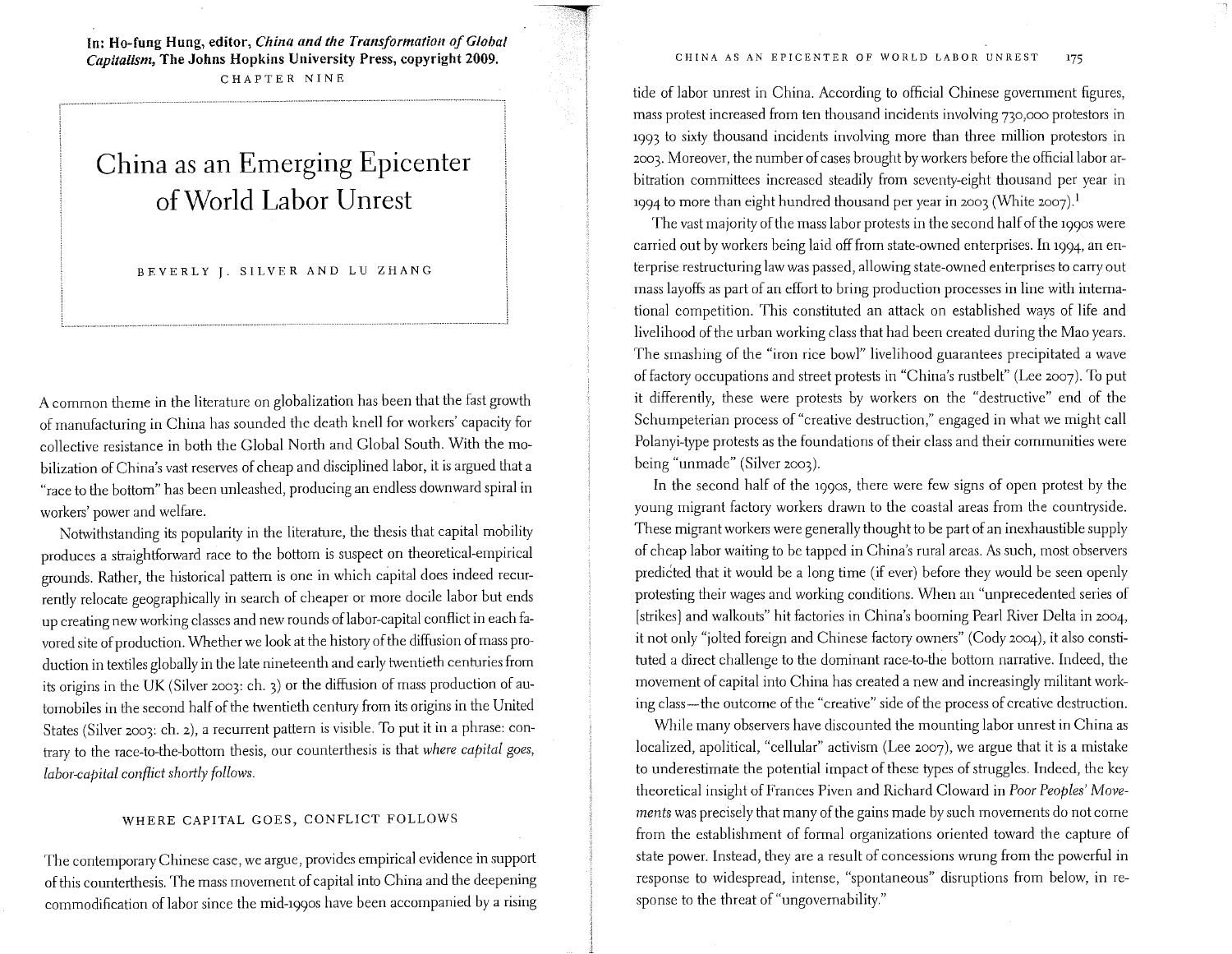## CHINA AS AN EPICENTER OF WORLD LABOR UNREST <sup>1</sup>79

### BEVERLY J. SILVER AND LU ZHANG  $178$

China. For example, during the past i50 years, capital has responded to labor unrest by geographically relocating production in search of cheaper or more docile labor ("spatial fixes") and by introducing technological/organizational changes in the process of production ("technological fixes"; Silver 2003: chs. 2-3). While these general theoretical insights provide critical analytical tools for understanding contemporary global dynamics, it is also clear that no mechanical application of general theory will suffice. Rather, in this section we must ground (specify) the theory historically/geographically in order to better grasp the current tendencies of global capitalism.

# *Spatial Fix*

There is widespread anecdotal evidence that factory owners in labor-intensive manufacturing are seeking lower-wage sites of production. According to the Wall *Street Journal,* the change in the cost structure in Guangdong and the Pearl River Delta "is sendingripples around the world" as factory owners invest in "new locations deeper inside China" or turn to "poorer countries with lower wage levels" such as Vietnam and Bangladesh (Fong and Canaves 2008; see also Bradsher 2008). In her intensive fieldwork at seven major automobile assembly plants, Zhang (2008) found that although the central government's development plan favored the concentration of automobile production in select cities, auto firms were establishing production units in new regions in response to both competition among local governments to attract auto-industry investment and (real or perceived) differences in the cost and docility oflabor forces located in different areas of China.

When strong labor movements emerged in other late industrializers (such as Brazil and South Africa in the i97os and i98os), they experienced massive capital flight and deindustrialization. For example, there were massive layoffs in the industrial suburbs of Sao Paolo (the heart of the Brazilian labor movement) as capital fled to new locations both outside and inside Brazil. One indicator of the impact of these "spatial fixes" on the Brazilian labor movement is the drop in membership in the metalworkers' union in the suburban Sao Paolo area, from 202,000 in 1987 to 150,000 in 1992 and 130,000 in 1996 (Silver 2003: 57).

Is the Brazilian experience the proper analogy for thinking about likely future dynamics in China? On the one hand, we are already seeing evidence of capital relocation, even though labor unrest in China has not yet reached the scale or intensity seen during the mid-198os in Brazil. On the other hand, there are good reasons to think that mass capital flight from China is not in the cards. As has been argued elsewhere (see, for example, Arrighi 2007: ch. 11), investment in China is only partly motivated by cheap labor. Rather, economies of agglomeration provided by planned industrial districts and networks, a healthy and educated workforce (in large part the legacy of Mao-era investments in public health and mass literacy), a well-developed transportation and logistics infrastructure, and the size of the internal market are all strong motivations that would remain even iflabor costs were to rise substantially. Indeed, if workers' wages rise in China, the size of the market will also increase, making market-oriented investment in China even more attractive.

Of course, access to the Chinese market is not threatened by relocation *within*  China (any more than access to the U.S. market was threatened by the large-scale relocation of manufacturing from northern to southern states after the Second World War). Since key Chinese labor legislation is at the national level (rather than the local level), the main outcome of capital relocation internally may be to reduce regional inequalities within China by raising incomes in the new sites of investment, rather than producing a domestic (within China) race to the bottom. Indeed, one of the automobile companies studied by Lu Zhang with production bases in an expensive area of China (where workers have a reputation for being "demanding") set up a new plant in another province with a reputation for cheaper and more docile workers. Shortly after the new factory opened, these allegedly docile workers carried out a strike to protest line speed, arbitrary management decisions, and the fact that their wages were lower than those of workers at the original site of production.<sup>4</sup>

Moreover, the thesis that "where capital goes, conflict follows" is receiving fresh confirmation in the latest favored site for new investment in search of cheap labor-Vietnam. In the Taiwanese press, we find reports of a "strike explosion" hitting foreign-owned businesses in Vietnam in 2007 and 2008. "Anxiety" is reportedly growing among "Taiwanese businessmen" (the largest foreign investors in China) who see the strike situation as getting "worse and worse," with the outcome of strikes strongly favoring the workers *(Lianhe News* 2008).

# *Technological Fixes*

For more than a century, one of the main responses to strong labor movements has been to seek out new forms of labor-saving technology to reduce the total wage bill and reliance on the cooperation of the workforce. Late industrializers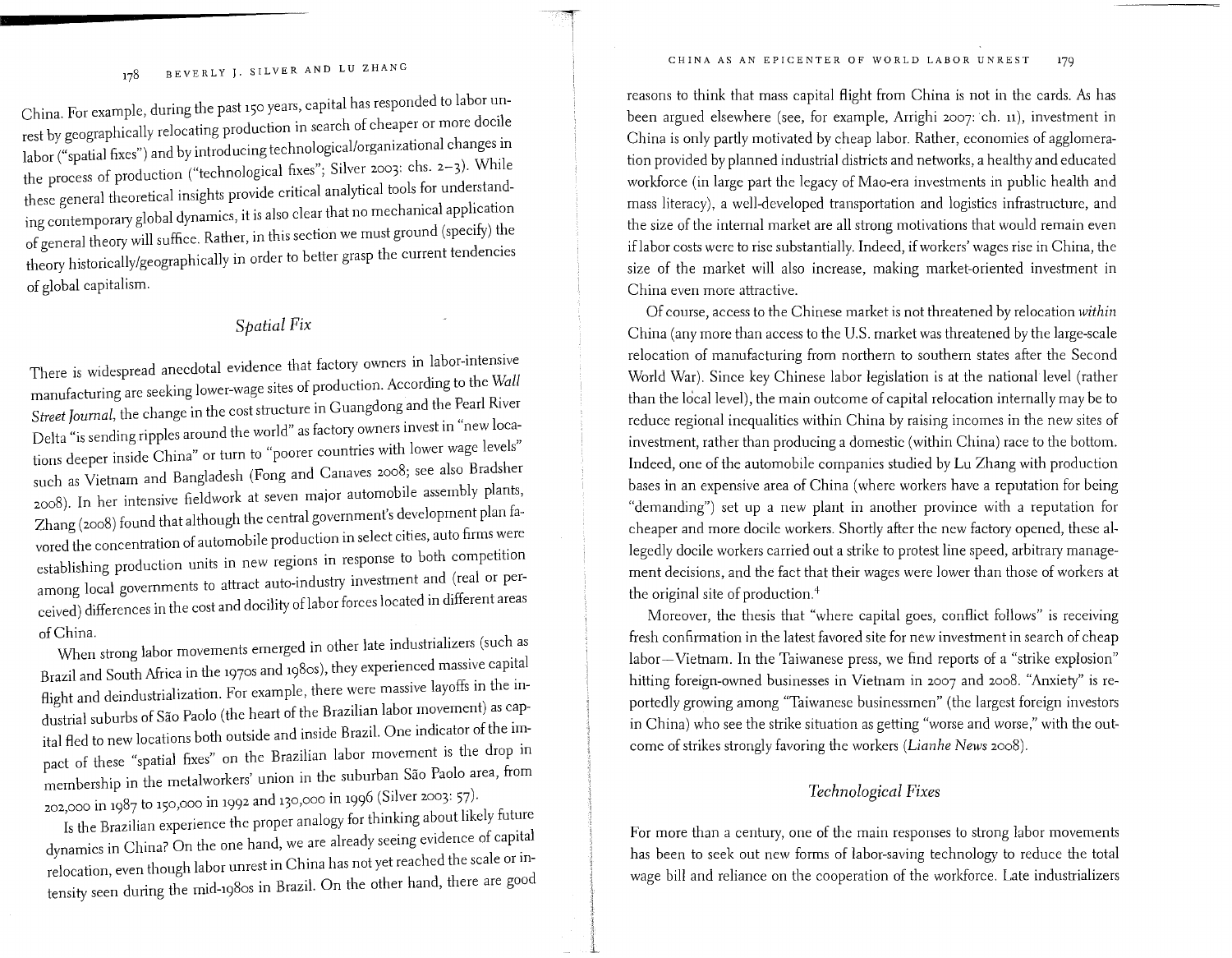#### BEVERLY J. SILVER AND LU ZHANG  $18z$

finally "standardization," the number of actual and potential competitors grows, as does the pressure to cut costs.

Up until now, we have argued that the geographical relocation of production does not lead to a straightforward race to the bottom in wages and working conditions because new working classes are formed and powerful labor movements tend to emerge in each new favored site of production. However, the product lifecycle theory underscores how each phase of the product cycle takes place in an increasingly competitive environment as production disperses geographically and as the process of production becomes more routinized. In other words, each round of geographical relocation unfolds in a fundamentally different competitive environment. Monopolistic windfall profits-or what Joseph Schumpeter called "spectacular prizes" - accrue to the innovator (1954: 73). But as we move through the stages of the product cycle, there is a decline in an activity's profitability. Moreover, in favoring low-wage sites for new rounds of expansion, production increasingly takes place in sites where the level of national wealth is relatively low. These tendencies, in turn, have important implications for the *out*come for major waves of labor unrest-especially for the kind of labor-capital accord that labor movements can achieve with a degree of durability for the gains secured (Silver 2003: 77-97).

To clarify this point, let's return for a moment to the analogy (or in this case, the limits of the analogy) with the U.S. post-New Deal era. The strike wave of the Franklin D. Roosevelt years in the United States culminated in a laborcapital-state "social contract" in which employers (especially in mass-production manufacturing) agreed to recognize unions and to steadily increase wages and benefits in step with labor productivity increases. In exchange, workers (and their unions) were to channel grievances through established formal procedures and accept management's right to make decisions about the organization and location of production. The state, in turn, was to promote a macroeconomic environment suitable to this exchange, including keeping unemployment levels low. This social contract remained in effect in the United States for several decades after the Second World War and was openly ruptured only in the i98os. This relatively durable social contract was in important part underwritten by the "monopoly windfall profits" that accrued to U.S. mass-production employers in the "innovation phase" in the mid-twentieth century.

Clearly, the current competitive environment is less hospitable for most manufacturing activities. Whereas in the United States, autoworkers were able to translate their strong workplace bargaining power into several decades of rising wages and expanding benefits, Chinese autoworkers, with a similar level of work-

#### CHINA AS AN EPICENTER OF WORLD LABOR UNREST  $18<sub>3</sub>$

place bargaining power, have so far experienced stagnating or declining real wages (Zhang 2008: 30). By placing ongoing dynamics in the context of the product cycle, we can also understand better the tensions and contradictions involved at the automobile firm (mentioned above) that, when faced with resistance by workers with strong workplace bargaining power, decided to abandon just-in-time production, that is, it was unable or unwilling to find a way to gain the cooperation of the labor force in its efforts to implement the most advanced organizational forms of production.

We have conceptualized this dynamic in other late industrializers as the social "contradictions of semiperipheral success." From a developmental standpoint, this means that successful late industrializers tend to find themselves "running fast to stay in the same place"-that is, in "the same place" in the global hierarchy of wealth (Silver i990; Arrighi i990; cf. chapter 5). However, it is not at all clear that this is the best way to understand contemporary Chinese dynamics.

For one thing, it remains an open question whether China will manage to jump up in the global value-added hierarchy, in which case an analogy with the long-term stable U.S. labor-capital-state social contract of the post-World War II decades may be more relevant than it would seem at first sight. This is a question that we cannot address here, except to point to the massive investments being made by the Chinese central government in the expansion of tertiary education as part of a conscious effort to make the "jump" and capture some of the monopoly windfall profits that accrue to activities in the innovation phase of the product cycle. Yet even if China were able to jump up in the global value-added hierarchy, simple imitation of the wasteful U.S. mass-consumption model would be unsustainable and undesirable on ecological and other grounds.

This brings us to the urgent (but as yet unanswerable) question raised by Giovanni Arrighi (2007) in *Adam Smith in Beijing:* whether China's specific historical legacy-both the revolutionary legacy of the Mao years and the longer-term historical experience of noncapitalist market development-has left open paths for social innovation that depart in fundamental ways from twentieth-century capitalist dynamics.

# WORKERS OF THE WORLD AND CHINA

If, as we argued in the first part of this chapter, a major shift in the balance of power between labor and capital is taking place in China, what are the implications for labor and labor movements in other parts of the world? A common storyline in much of the world is that iflabor standards were to improve in China, then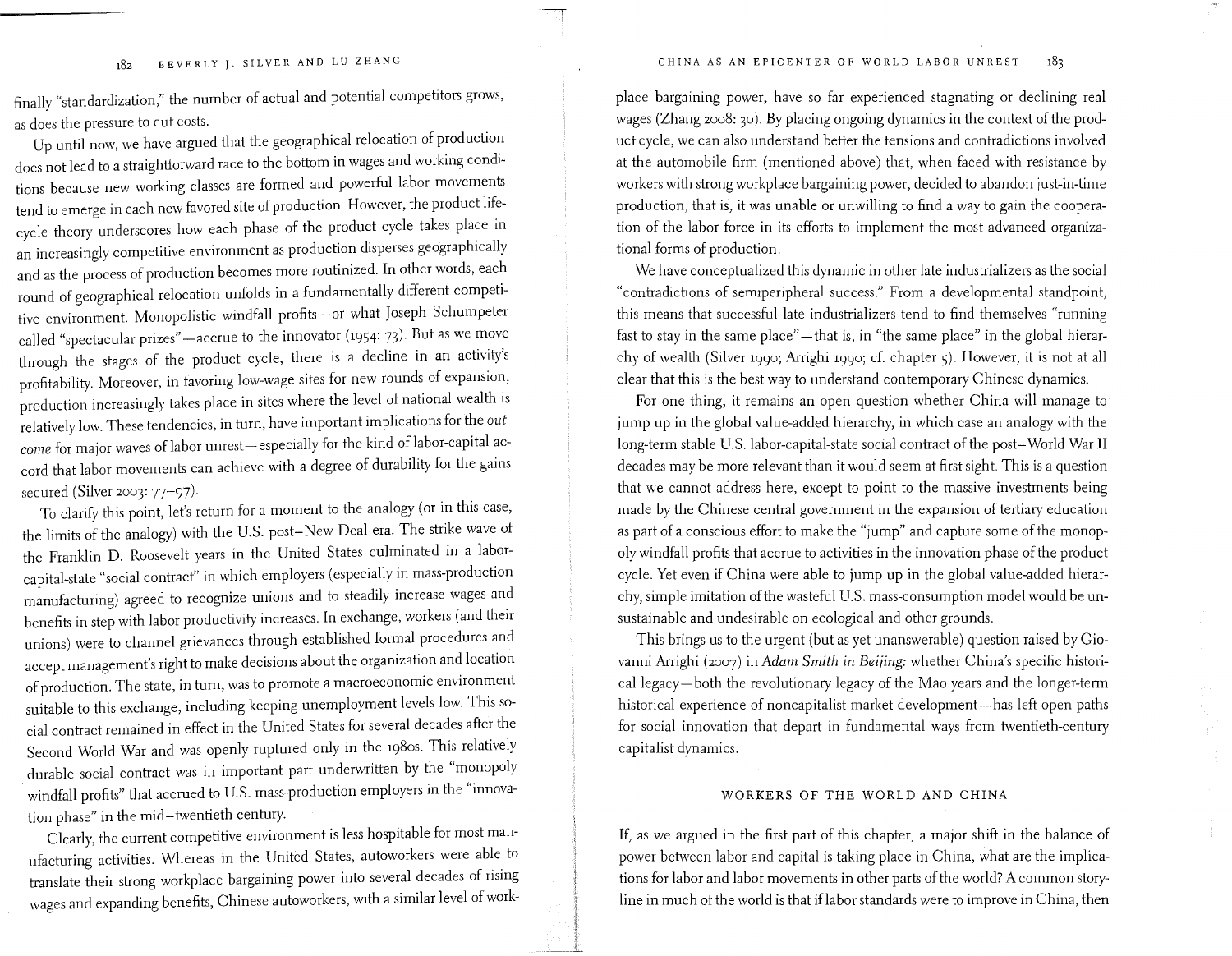#### CHINA AS AN EPICENTER OF WORLD LABOR UNREST  $185$

#### 184 BEVERLY J. SILVER AND LU ZHANG

the attractiveness of China as a site for foreign direct investment would decline dramatically. Global flows of capital would reverse direction, and the problems of labor movements outside of China would be largely solved.

There are problems with this storyline. The first problem has been discussed above. That is, economies of agglomeration provided by planned industrial districts and networks, a healthy and educated workforce, and the size of the internal market are all strong motivations for investment in China that would remain even iflabor costs rise substantially. If anything, rising real wages will make China even more attractive as a site of investment as the relative global weight of the Chinese market increases further. 6

To be sure, some countries of the Global South *may* find themselves in a better position to attract some of the labor-intensive foreign direct investment that might have previously headed to China-although as suggested above, it is not at all clear that the path to "development" in the twenty-first century is through a single-minded pursuit of manufacturing activities in the last stage of the product cycle. Rather, a more likely path might be through the strategic use of the "windfall profits" in commodity prices in support of longer-term investments in development. For one outcome of the rapid economic expansion of China has been an overall secular reversal in the terms of trade between primary and secondary economic activities.

Rising labor costs in China will have a serious impact on workers as consumers outside of China as the foundations of the low-road neoliberal "social compact" pioneered by the United States (and exported elsewhere) begin to crumble, For to the extent that the suppression of real wages in the United States has been socially sustainable, it has been founded on the massive importation of low-cost consumer items from China as well as on a mushrooming current account deficit. This model is in the midst of crumbling-as "stagflation" alarms are soundedhowever, it is still unclear in late 2008 whether there will be a "soft landing" or a socially and politically catastrophic collapse.

While the crumbling of this low-road neoliberal social compact is no doubt a good thing for workers around the world, labor academics and activists have not even begun to think through the political dynamics of the emergent new era, much less an overarching vision of the new forms oflabor organization. Without such a rethinking, the chances of jumping from the frying pan into the fire are high (cf. Arrighi and Silver i999: conclusion). At a minimum, such strategies must be prepared to navigate a politically dangerous interregnum between the collapse of the old and the birth of the new-in other words, to be strategically prepared (to the extent that it is possible to be prepared) for the catastrophic col-

lapse scenario. One important place to start is to come to terms with the intimate historical link between the rise of the "welfare state" and the "warfare state" in the West, that is, between the rise of labor power and state power (Silver 2003: ch. 4). Notwithstanding the tensions between states and labor created by the neoliberal turn, this link has never been truly broken. If we are indeed in the midst of a fundamental redistribution of global wealth and power from North to South and from West to East, then a kind of "cultural revolution" in the Global North/West is needed: a cultural struggle in which a more equal world order comes to be seen as a blessing, rather than a threat to be fought off by any means available.

### NOTES

1. To be sure, one must use caution in interpreting these figures. Once we adjust for China's population of 1.3 billion, the official figures are less striking. However, the sharp upward trend in the number of incidents is still very dramatic (and the official figures for mass protests are almost certainly an underestimate of the actual number of events).

2. Interview with firm manager by Lu Zhang, Beijing, January 2008.

3. These concerns are made clear in the opening two paragraphs of the National Labor Relations Act. For the text of the law, see www.nlrb.gov/about\_us/overview/ national\_labor\_relations\_act.aspx, accessed November i2, 2008.

4. Lu Zhang's fieldwork notes, October 2006.

5. Lu Zhang's fieldwork notes, January 2008.

6. A second problem with this storyline, which we will set aside for now, is that it assumes that the problems of labor movements outside China are to a significant degree attributable to competition ("fair" or "unfair") from China. As Ruth Milkman (2006) has shown for the United States, the crisis of the U.S. labor movement in manufacturing preceded the rise of competition from China; moreover, sweatshop conditions emerged in service-sector activities not subject to international competitive pressures such as trucking and janitorial services.

### REFERENCES

- Arrighi, Giovanni. i990. "The Developmentalist Illusion: A Reconceptualization of the Semiperiphery." In *Semiperipheral States in the World-Economy,* ed. William G. Martin, 11-42. New York: Greenwood Press.
- -- 2007. Adam Smith in Beijing: Lineages of the Twenty-First Century. London: Verso.
- Arrighi, Giovanni, and Beverly J. Silver. i999. *Chaos and Governance in the Modem World System.* Minneapolis: University of Minnesota Press.
- Bradsher, Keith. 2008. "Investors Seek Asian Options to Costly China." *New York Times,* June i8, 2008.